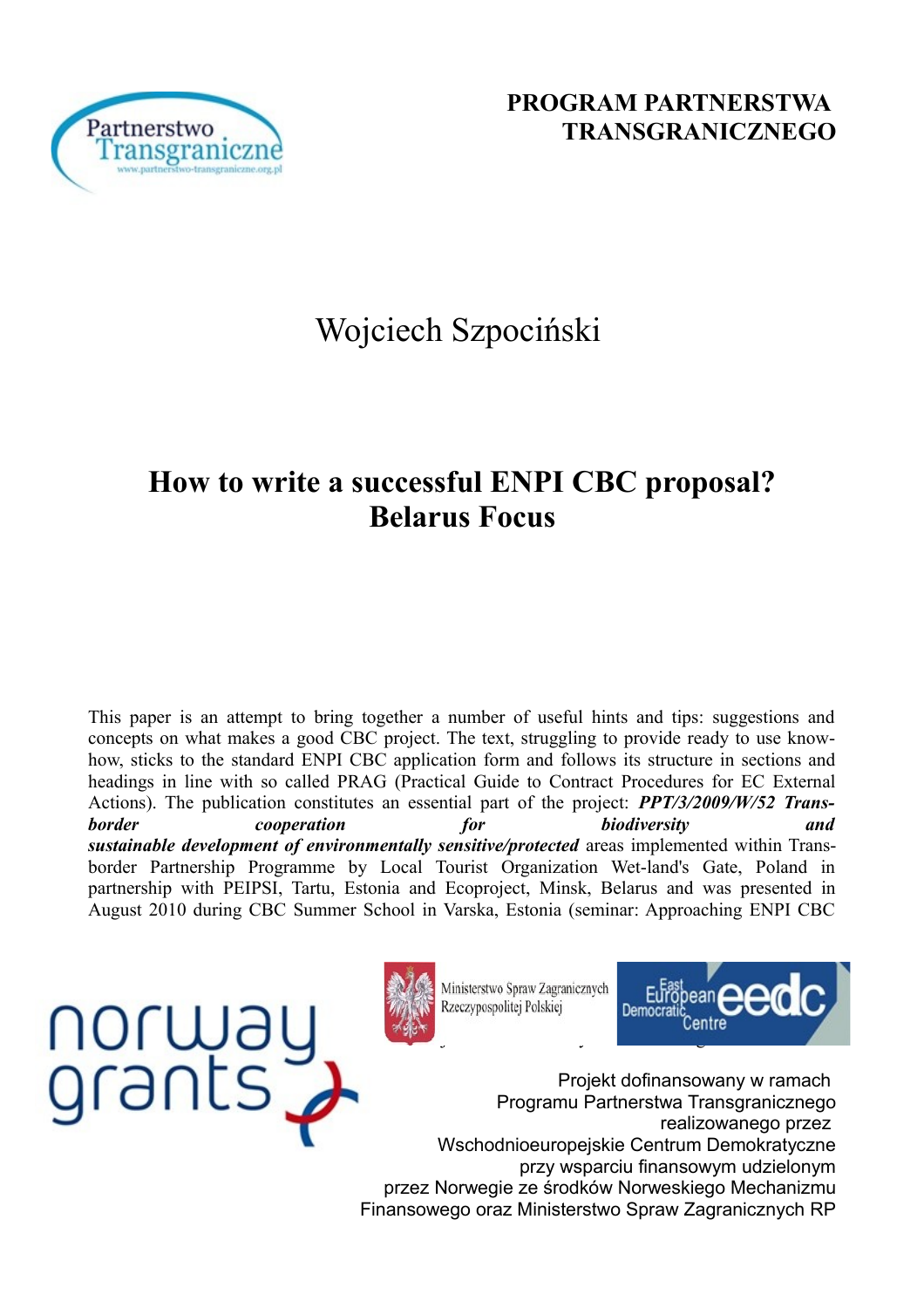

project). The project was supported by Norway Grants and Ministry of Foreign affairs of the Republic of Poland, being managed by the Association Eastern European Democratic Centre, Warsaw, Poland.

#### **APPROACHING ENPI CBC PROPOSAL**

#### **Guidelines**

The first and most obvious thing to do is to read carefully so-called guidelines published by Joint Technical Secretariat (JTS) for each of the programmes. The guidelines should be searched for identification of right priority and measure (P&M), that fits your project idea. The choice of P&M is critical for successful application. The link or relation between chosen P&M and your project must be clear and self-evident: the project should address M&S in totality. Actually, what tends to be a definite strength is to employ or use the same wording (in description or even in the title of your project) as provided under chosen P&M. Similarly, the planned activities (the things you what to do within the project) should at least partly overlap with the indicative list of activities, repeating them modified, extending or blending some components from the list. The reviewers do not like to see entirely new concepts: ground breaking innovations in approach, methods or activities must be tempered by EC attitude, rooted in the guidelines. A doze of routine and low-risk policy tend to be a good credo. Additionally, the guidelines should be consulted for project jargon: the project vocabulary, entailing some key terms (like direct beneficiaries, target groups, scope of the action or





Ministerstwo Spraw Zagranicznych Rzeczypospolitej Polskiej

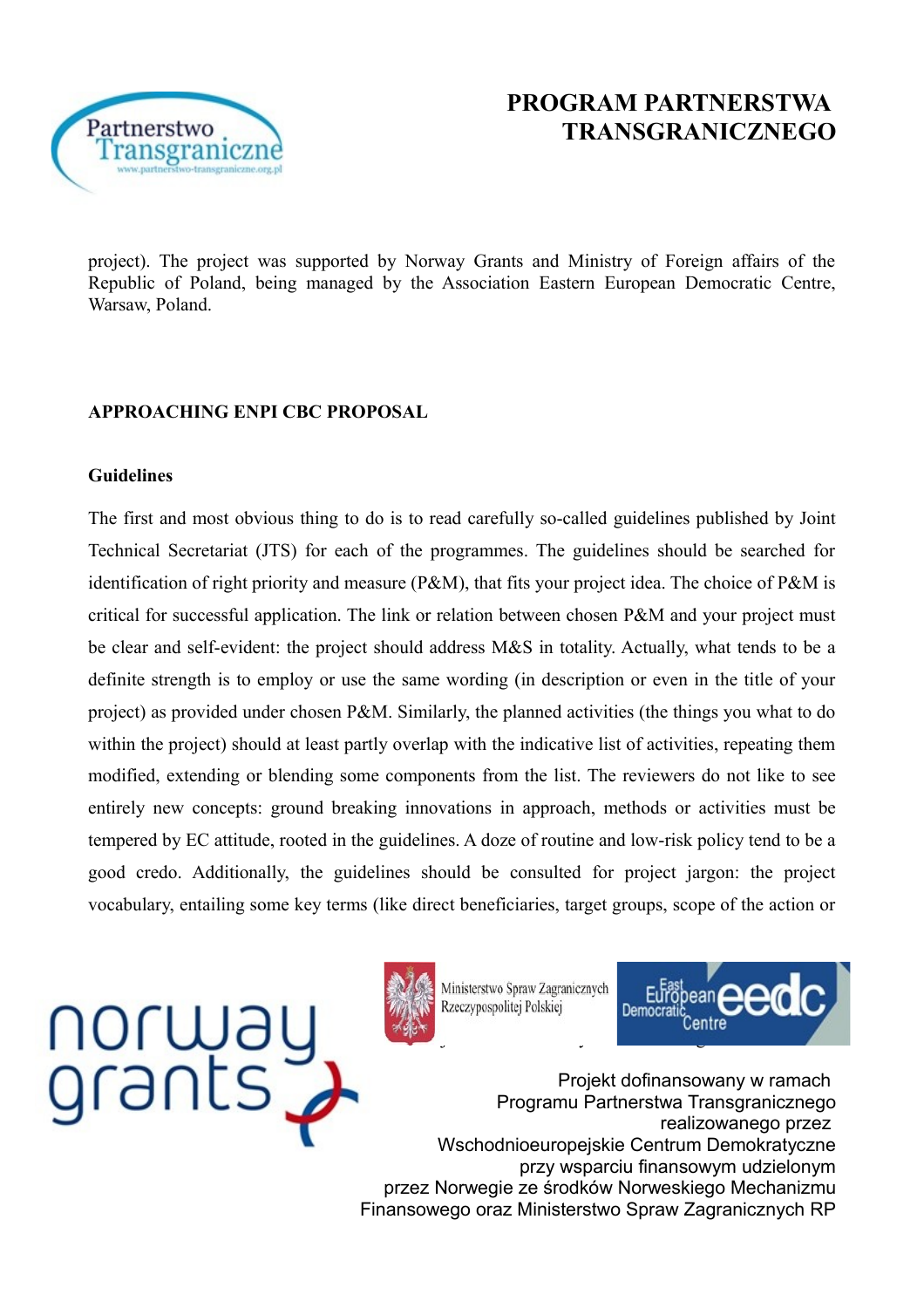

needs assessment), if rightly placed, add largely to your application success.

**Proposal Language/Euro - Slang**

The clear and concise writing may win you a grant, even though your idea seems to be just an average concept. Things you should bear in mind when writing your proposal: 1.Present your idea in clear and organized manner: the contents is priority, the style with a sophisticated language is of secondary importance. Sentences should be shorter than in normal or academic writing, with key phrases or concepts underlined or bolded to make them stand out. The concept should be easy to understand, consequently the technical terms should be avoided. Use passive voice to make your outline concise and confident in style.

2. "Facts in brevity" tend to be rewarded. Be possibly precise in presenting environment and things you what you want to do. Statistics (up to date!), numbers (as regards activities, direct beneficiaries and target groups in particular); short, thought not technical quotations from documents (especially from the given ENPI CBC) and the general strategy papers (especially those produced by the EU on your topic see e.g. http://ec.europa.eu/external\_relations/ukraine/docs/index\_en.htm) are always advisable. The source of the quote must always be indicated.

3. Service attitude, instead of research endeavor. Consider the project as a thing to be done and you know how to achieve the results, steer clear of academic narrative, discussing pros and cons,





Ministerstwo Spraw Zagranicznych Rzeczypospolitej Polskiej

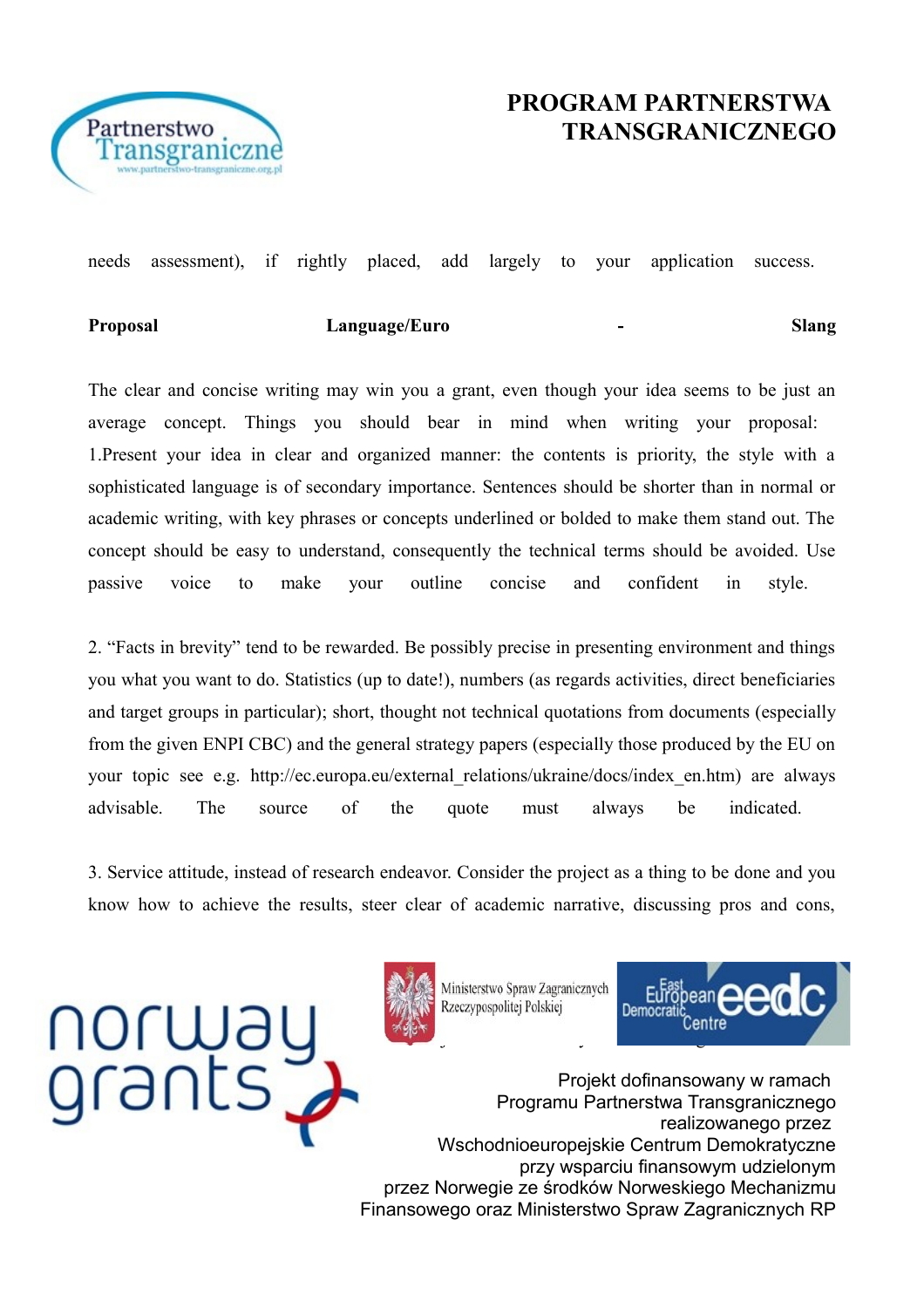

deliberating about the general ideas (the assessors know them very well, being fed-up seeing the same thing for a tenth time in a row). The project is no more than your idea of how to effectively and sustainably solve a defined problem or addressed an identified need. The problems to be addressed are routinely stated in the guidelines under each P&M, though you should always provide your understatement of the issue, emphasizing the background: factors behind it, that cause the problem persists. The proposed methodology and activities should be consisted with your definition of the problem. The idea should be sold in persuasive and personal way. Try to be possibly positive (convey liveliness and enthusiasm in your proposal), while keeping in touch with the reality.

4. Make sure that the summary chart (limited to 1 page) is well done and could stand alone as a fully-fledged resume of the entire project. Assume that assessors will get no further than the first page.

5. Before filling each row of the application form read carefully the instructions or questions provided before. Your "answer" should only address the questions you are asked to provided in given chart. Follow the instructions and your proposal will unfold well structured.

6. Wish-list is not enough. There should be significant and insightful substance to the proposal. A handful of methodology remarks is also a useful idea; while the method description does not mean complicated and confusing narrative. Remember, that peer learning, know-how or capacities polling or sharing, good practices dissemination, co-ordination, institutional partnership or twinning,





Ministerstwo Spraw Zagranicznych Rzeczypospolitej Polskiej

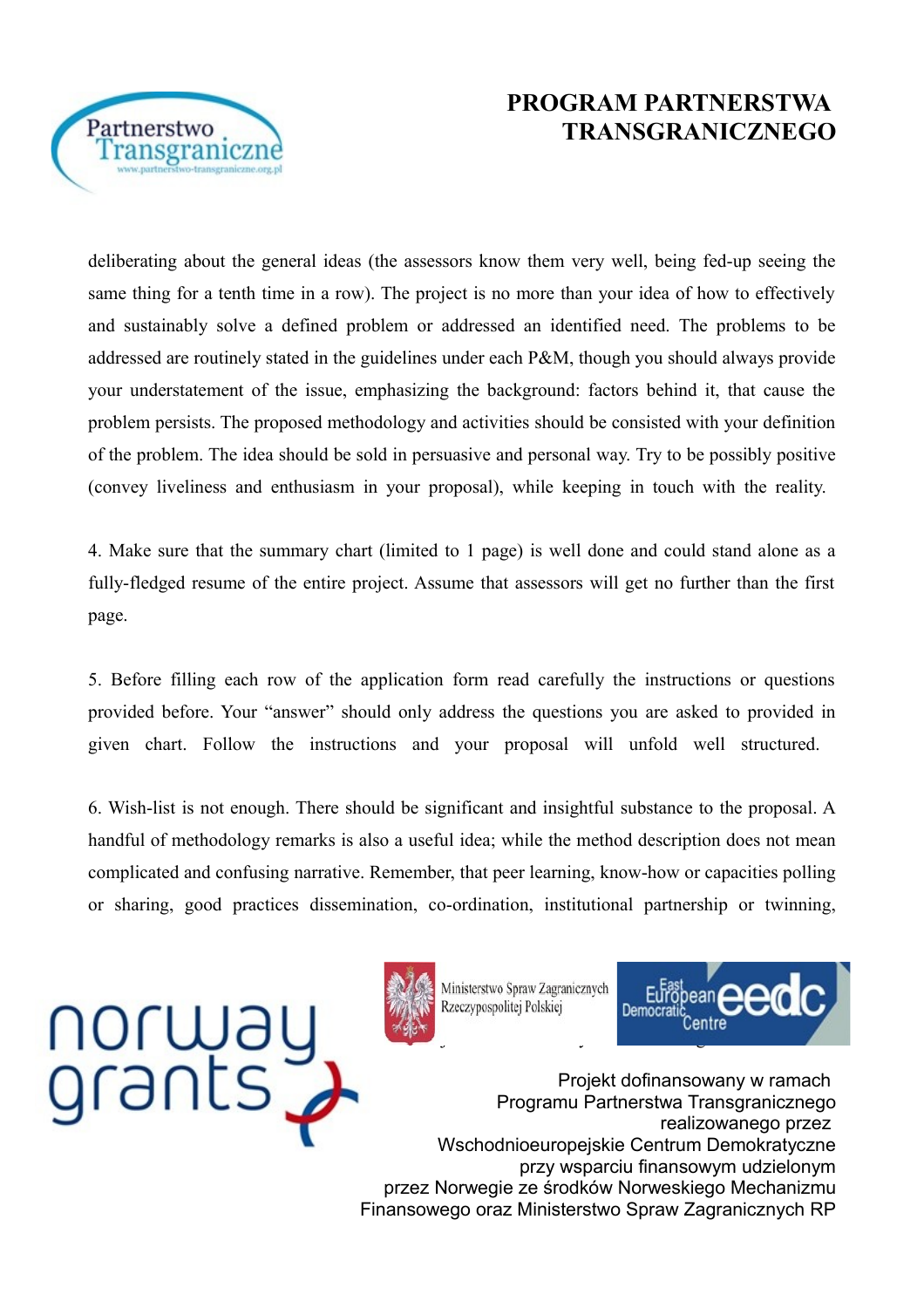

networking, or just training are all recognized METHODS. 7. Invent intelligibly when you are unable to provide the necessary details. In principle nobody will be in position to verify your story, except the general, widely known phenomenon's. Be aware, that all your statements are considered as a promise to be kept.

**Relevance of the Action: Needs Assessment and Your Local Insight.** 

Success of your proposal depends largely on your ability to provide as many details about the problem in micro scale as possible, offering in-depth insight into the issue from "people perspective". Persuasive, detailed local insight can win you a heart of the assessors. When colleting data and filling "relevance of the action" chart you ought to bear in mind that:

1. Your problem must be tangible and real, or at least should be presented in a way, that makes a reader feel a part of story, compelling his attention (lamenting is not a good solution). The best way to achieve it is to explain the needs following an average person perspective (step by step: showing needs unfolding in a process – as a chain of connected issues), emphasizing institutional, legal or socio-economic "obstacles" (barriers, factors or parts of the larger cross- border problem issue), focusing on those you want to address within your project. Remember: you must skillfully and cleverly prove, that on the one hand your problem is the most important "obstacle" to solve larger cross- border problem issue, while on the other hand you are able to do it: the problem is not





Ministerstwo Spraw Zagranicznych Rzeczypospolitej Polskiej

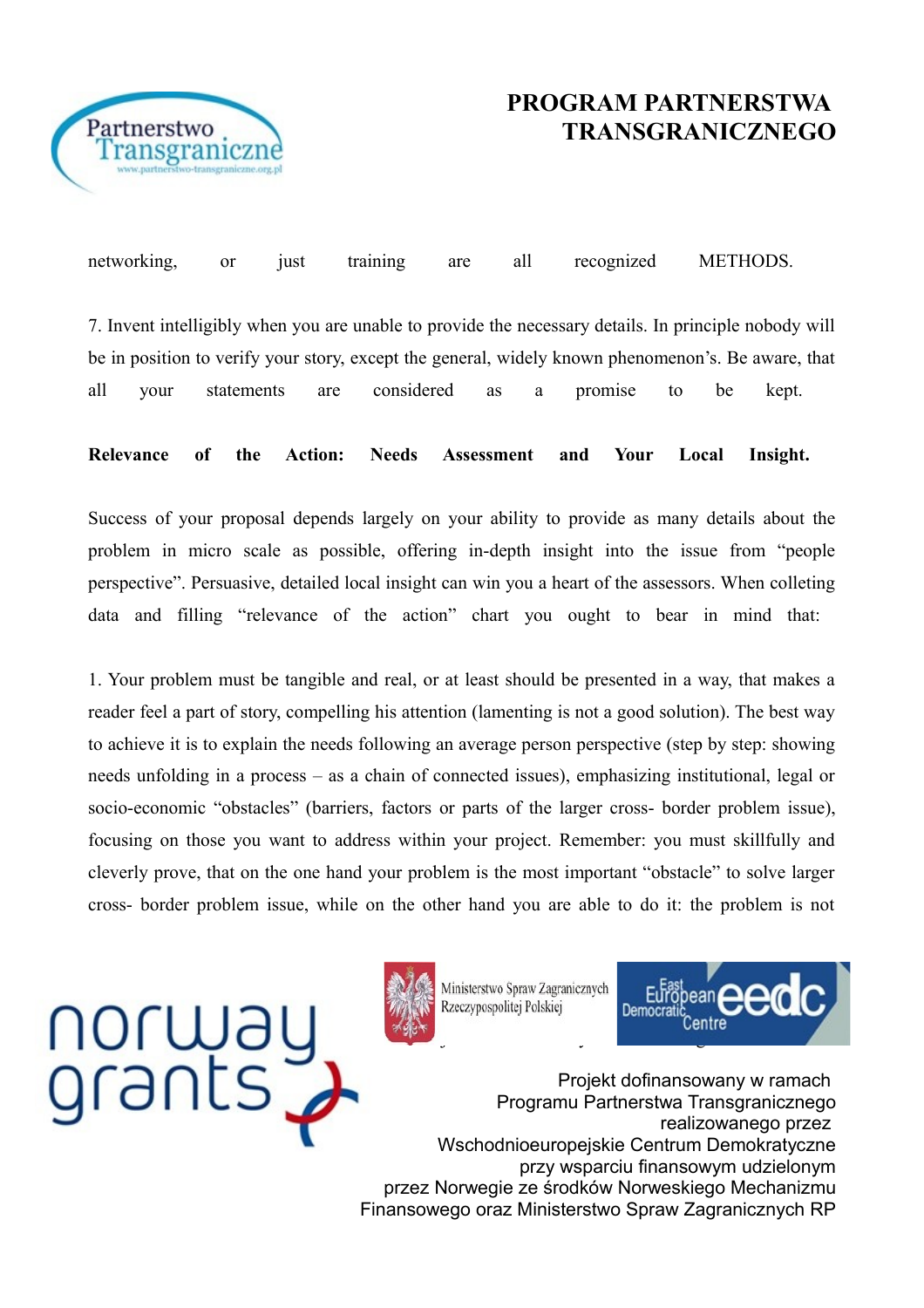

overwhelming, you have enough of resources and expertise etc. to manage it, additionally a joint cross-border approach (co-operation or partnership of institutions from neighboring regions) is the best possible solution (as the problem has a cross-border character: it affects all parties engaged).

2. Check the overlaps (other project in the domain/area) and show off about your in-depth local knowledge. Learn about projects focused on similar or same problem, or implemented in the same area. The projects supported by the EC are the priority; the EC and other donors' founded projects can be searched at: http://www.ncu.kiev.ua/index/a61/b/lua/Search-Projects NCU's project database should be considered as a reference point for all actions. Studding the project fiches a good lesson can be learned on how to define objectives, describe activities and present products and results. http://www.cba.org.ua/About.aspx for local perspective http://ec.europa.eu/delegations/ukraine/projects/list\_of\_projects/projects\_en.htm http://www.pbu.wwpwp.gov.pl/ for ENPI CBC PL -BY- UA Search in the internet and make some phone calls, it will be good enough. Try to highlight the weak aspects of the past/other projects (for hints on common weakness of EC assistance consult discussion reports for Ukraine, to be search at http://www.europarl.europa.eu/meetdocs/2004\_2009/organes/d-ua/d-ua\_meetinglist.htm), always explaining why their were not wholly successful (concentrate on items you are able to improve, because either you know more about the problem or you are better placed to deal with it). Keep in mind that critics can not be very harsh: it would mean the task is hard and probably you would also



Partnerstwo

ransgraniczi



Ministerstwo Spraw Zagranicznych Rzeczypospolitej Polskiej

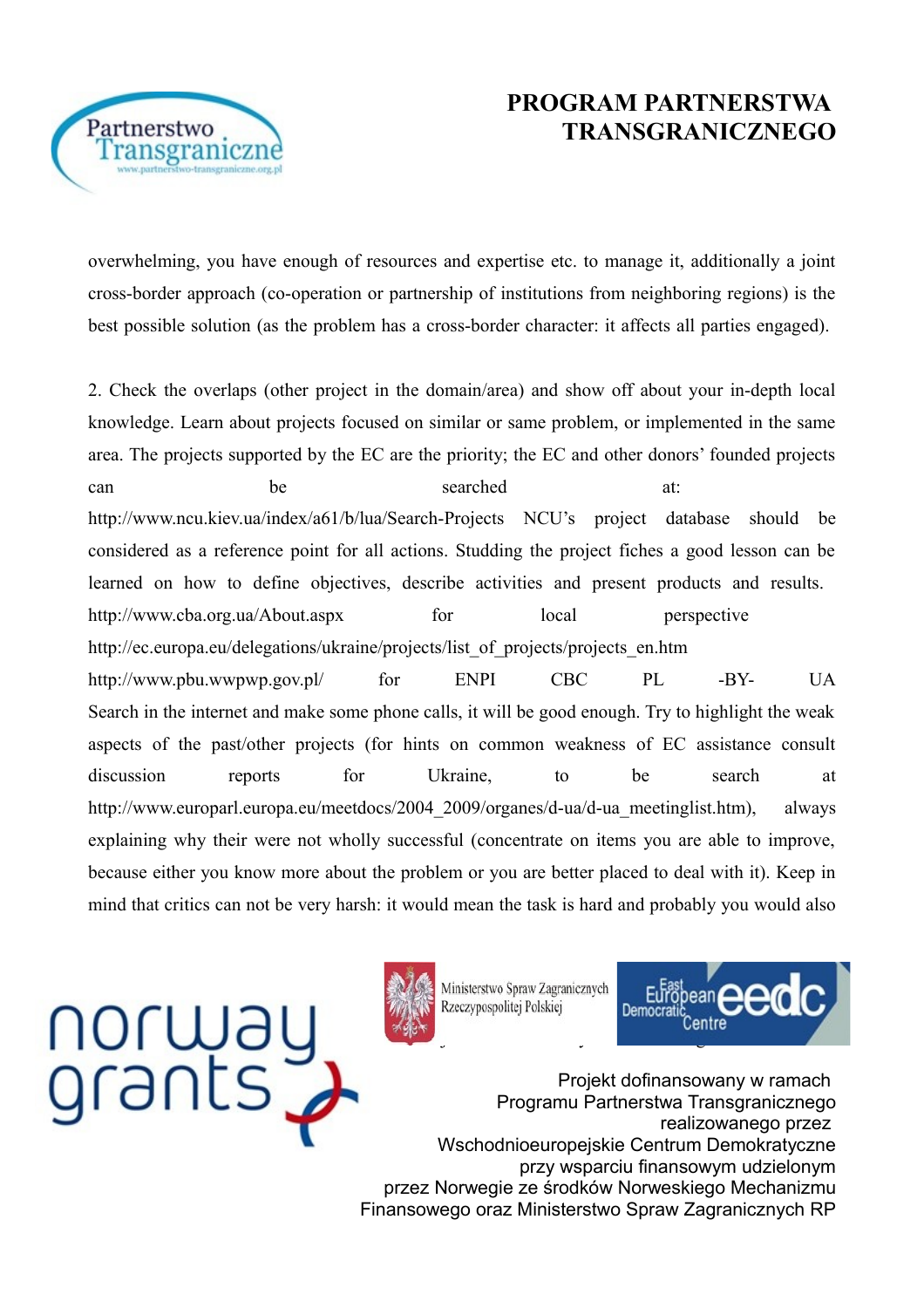

Partnerstwo ransgraniczn

> fail to deliver results. Smartly distinguish your project from all other activities or actions already implemented (key words to be used: complementarily and added value) .

> 3. Complementarily: What more you should know about other projects or initiatives to pretend to be the EC <sup>"benefactor"</sup> ? The assessors would appreciate your project constituting a complement or extension of other projects, undertakings, policies or wider objectives, especially those supported by the EU. You should smartly justify, that the proposed activities are in line and complementary to things already done. You should show that your project "connect" to new legal (e.g. new laws, being adopted within so-called acquis approximation i.e. approximation to EU standards), institutional or socioeconomic developments, making them effectively observed or adding to their implementation effort.

> 4. Narrow focus is always rewarded. Most of the problems are multi-faced and complex, therefore it's impossible to solve them at once within just one project. You must focus on ONE ASPECT OF THE PROBLEM. When narrowing your issue try to determine: nodes (key issues or needs: "obstacles") within the lager problem and pick one that: a. You are able to influence, delivering tangible outcomes. Results of the project must be easy to figure out and presented in a credible way. For telling example of tangible results see e.g. Короткому викладі Проекту at http://www.ecbsea.org/ua/? b. Represent an added value versus other projects or initiatives, especially those founded by the EC.





Ministerstwo Spraw Zagranicznych Rzeczypospolitej Polskiej

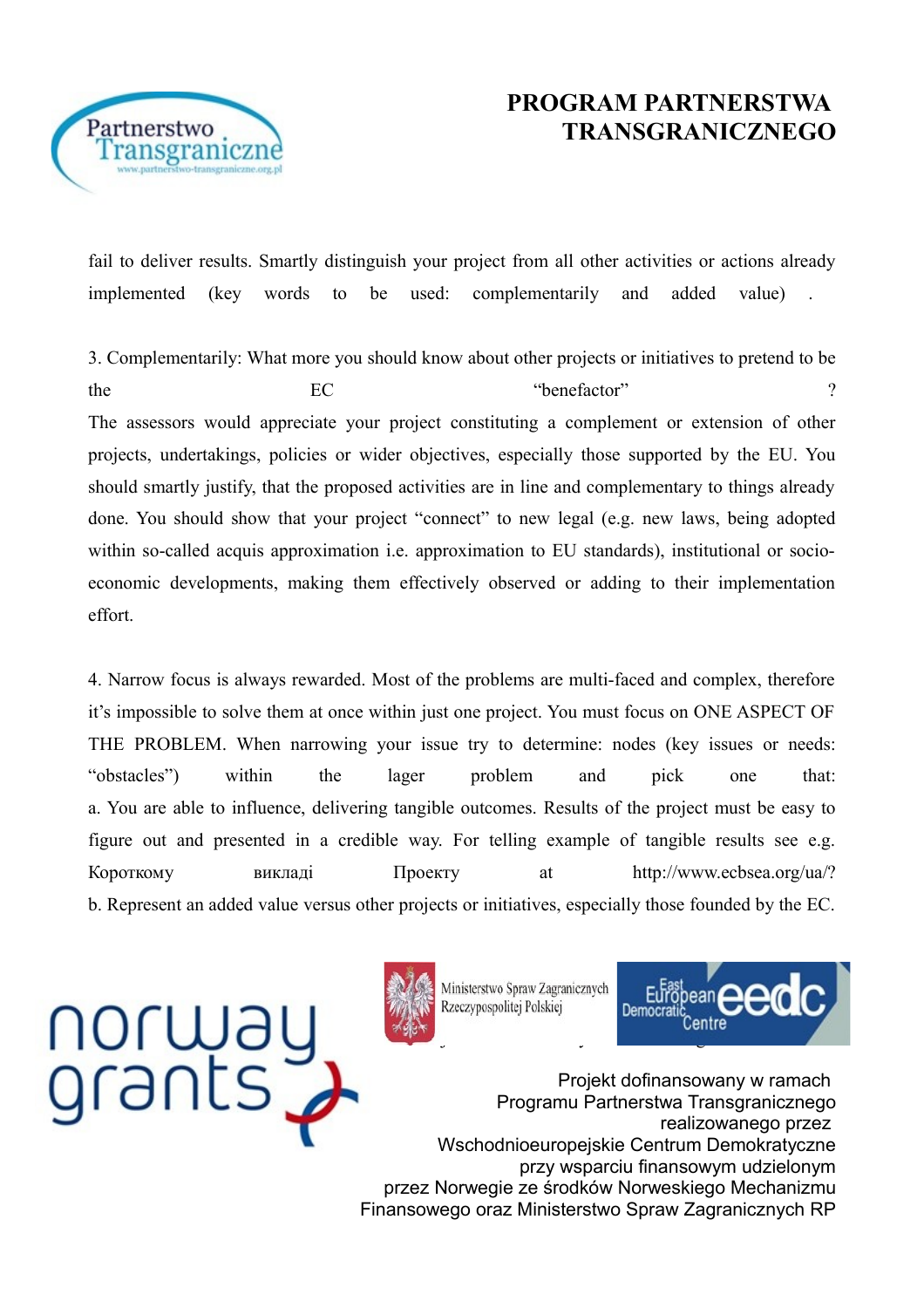

Complementarily remains a key issue. c. Have a clear cross-border dimension; for a handful of good ideas see: http://www.espacestransfrontaliers.org/en/

d. Stand eligible for support under chosen P&M: being explicitly named in the guidelines.

5. Description should resemble a thorough guide (like a tourist guide with the same poetic) of the institution, issue or process you want to deal with. Your story should take the assessor for a trip, pointing and explaining all facts influencing the problem.

6. Even obvious and trivial facts, observations are worth to be mentioned. Showing off your local knowledge is win- win opportunity for you, as the assessors in principle have no or very limited idea about the process and problems behind the general country level trends.

7. Be honest in presenting the issue. Do not hide the truth about the problem, even it tends to be embarrassing. awkward or just ridiculous.

8. Check the competitors. Possibly learn about the proposals are to be submitted under your P&M by all other organizations, especially from your region. Always try to be positively different, looking for added value you are able to offer.

**Looking for your feedbacks!**





Ministerstwo Spraw Zagranicznych Rzeczypospolitej Polskiej